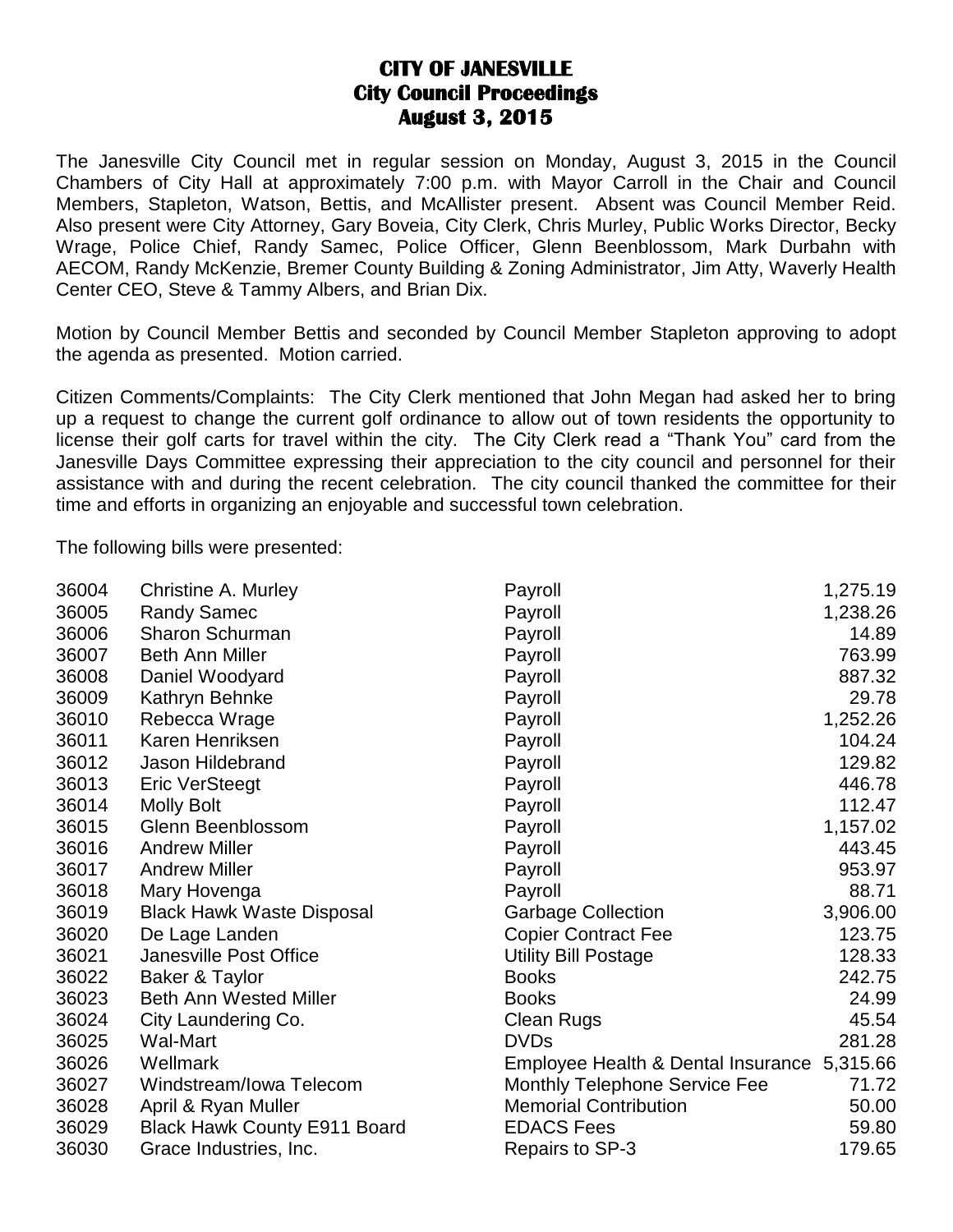| 36031         | Kwik Trip, Inc.                                                | Fuel                                                     | 145.18              |
|---------------|----------------------------------------------------------------|----------------------------------------------------------|---------------------|
| 36032         | Martin Bros.                                                   | <b>Pancake Breakfast Supplies</b>                        | 838.65              |
| 36033         | <b>Roling Ford</b>                                             | Oil Change & Inspection                                  | 34.95               |
| 36034         | Christine A. Murley                                            | Payroll                                                  | 1,275.20            |
| 36035         | <b>Tina Ristau</b>                                             | Payroll                                                  | 29.78               |
| 36036         | <b>Randy Samec</b>                                             | Payroll                                                  | 1,241.81            |
| 36037         | <b>Sharon Schurman</b>                                         | Payroll                                                  | 39.71               |
| 36038         | <b>Beth Ann Miller</b>                                         | Payroll                                                  | 829.19              |
| 36039         | Daniel Woodyard                                                | Payroll                                                  | 980.94              |
| 36040         | Rebecca Wrage                                                  | Payroll                                                  | 1,241.30            |
| 36042         | <b>Eric Ver Steegt</b>                                         | Payroll                                                  | 468.43              |
| 36043         | Glenn Beenblossom                                              | Payroll                                                  | 949.80              |
| 36045         | <b>IPERS</b>                                                   | <b>IPERS</b>                                             | 4,682.51            |
| 36046         | <b>VOID</b>                                                    |                                                          | .00                 |
| 36047         | Treasurer - State of Iowa                                      | <b>State Payroll Taxes</b>                               | 1,268.00            |
| 36048         | Aable Pest Control                                             | <b>Mosquito Control Treatments</b>                       | 1,000.00            |
| 36049         | <b>Affordable Tree Service</b>                                 | Storm - Trees & Stump Removal                            | 6,000.00            |
| 36050         | <b>AFLAC Insurance</b>                                         | <b>Employee Optional Insurance</b>                       | 120.24              |
| 36051         | Ahlers & Cooney                                                | <b>Professional Services</b>                             | 5,072.90            |
| 36052         | <b>Black Hawk Electrical</b>                                   |                                                          |                     |
| 36053         |                                                                | Storm – Generator Rental & Setup Fee 516.75<br>Roadstone | 51.86               |
|               | <b>BMC Aggregates</b><br><b>Central Iowa Water Association</b> | 2 Months Water Purchase Fees                             |                     |
| 36054         |                                                                |                                                          | 11,086.37<br>114.85 |
| 36055         | Elsamiller Electric Co.                                        | Storm - Generator Service Call                           |                     |
| 36056         | <b>IIMC</b>                                                    | <b>Annual Membership Fee</b>                             | 180.00              |
| 36057         | <b>INRCOG</b>                                                  | Annual Membership Fee                                    | 437.10              |
| 36058         | <b>Iowa One Call</b>                                           | One Call Fees                                            | 14.50               |
| 36059         | Jared Hartwig                                                  | <b>Contract Labor</b>                                    | 150.00              |
| 36060         | Krueger Auto & Truck Vila                                      | Squad Car - Pwr Steering Repair                          | 107.10              |
| 36061         | Kwik Trip, Inc.                                                |                                                          | .00                 |
| 36062         | Kwik Trip, Inc.                                                | Fuel & Misc. Supplies                                    | 2,391.77            |
| 36063         | Marco, Inc.                                                    | <b>Copier Fees</b>                                       | 175.80              |
| 36064         | Mid American Energy Co.                                        | <b>Monthly Gas &amp; Electricity Fees</b>                | 2,606.11            |
| 36065         | Municipal Pipe Tool Co.                                        | <b>Sewer Cleaning Emergency</b>                          | 500.50              |
| 36066         | Peterson Contractors, Inc.                                     | Pay Estimate #11 - BRBPB Project                         | 3,721.99            |
| 36067         | <b>Rite Price Office Supply</b>                                | Time Clock & Supplies                                    | 311.16              |
| 36068         | <b>SAM'S Club</b>                                              | Waver Rider & Waterpillar-Sum Rec                        | 205.71              |
| 36069         | ServPro of Black Hawk County                                   | Sewer Backup - Cleaning Fees                             | 2,986.09            |
| 36070         | Special Janesville Library                                     | 1/12 Annual Contribution                                 | 4,781.33            |
| 36071         | <b>Stokes Welding</b>                                          | X Line 7 6 Pk Oil - Weedeater                            | 26.95               |
| 36072         | Sun Life Financial                                             | Employee Life & Disability Insurance                     | 414.41              |
| 36073         | Tim & Mike's Auto Repair                                       | Vehicle Repair - City Car                                | 53.95               |
| 36074         | <b>Verizon Wireless</b>                                        | <b>Police Wireless Fee</b>                               | 40.01               |
| 36075         | <b>Wal-Mart</b>                                                | 4 Batteries for Warning Siren                            | 470.22              |
| 36076         | <b>Waverly Newspapers</b>                                      | <b>Publication Costs</b>                                 | 309.03              |
| 36077         | Windstream/Iowa Telecom                                        | Monthly City Telephone Fees                              | 383.64              |
| 3196278 EFTPS |                                                                | <b>Payroll Taxes</b>                                     | 2,912.07            |
|               | 3196279 Wage Works, Inc.                                       | <b>Flex Benefits</b>                                     | 11.00               |
|               | 3196280 Wageworks                                              | <b>Flex Benefits</b>                                     | 15.00               |
|               | 3196281 Wage Works, Inc.                                       | <b>Flex Benefits</b>                                     | .11                 |
|               | 3196282 Wageworks                                              | <b>Flex Benefits</b>                                     | 288.78              |
| 3196283 EFTPS |                                                                | <b>Payroll Taxes</b>                                     | 2,382.58            |
|               | 3196284 Wageworks                                              | <b>Flex Benefits</b>                                     | 16.68               |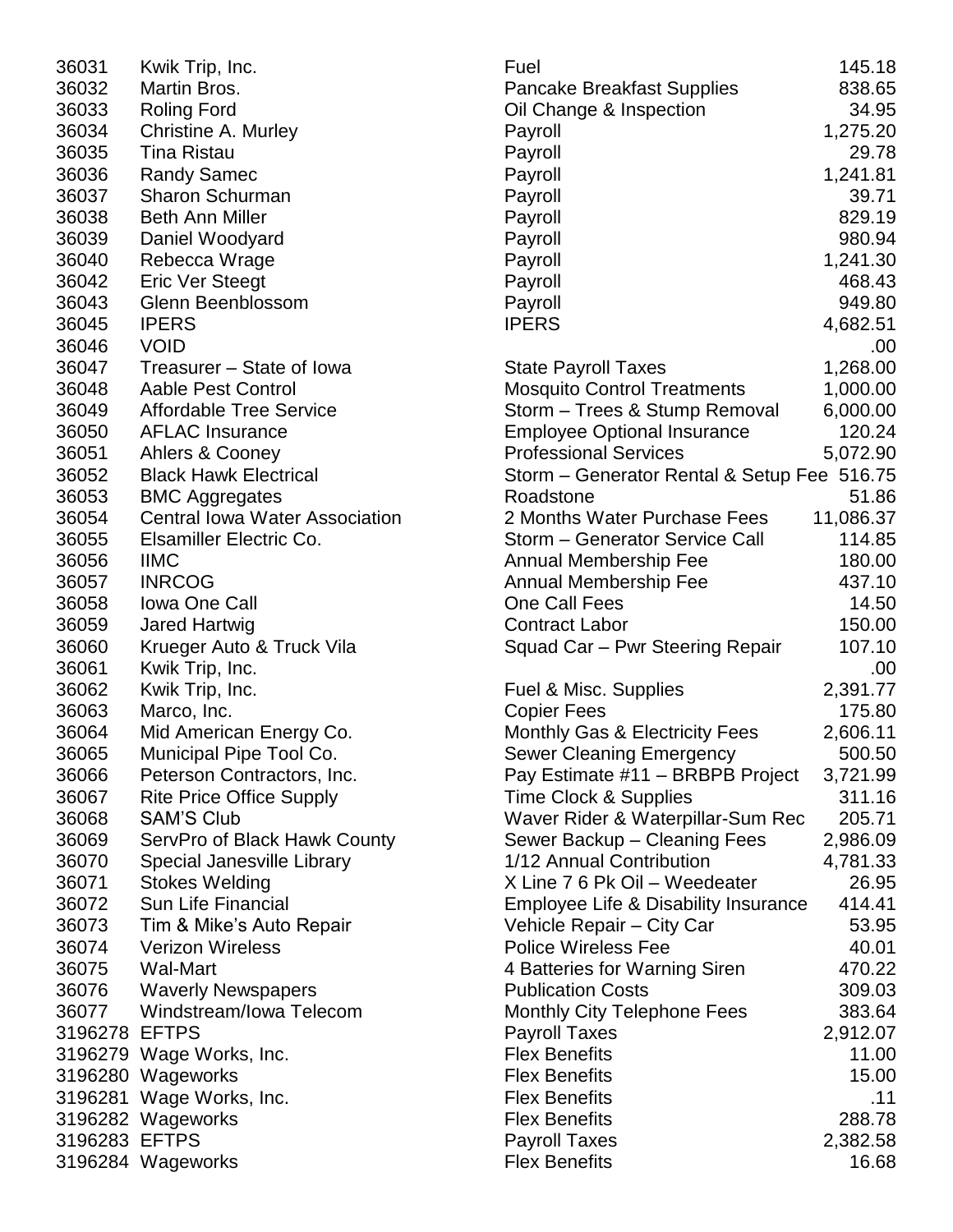(Disbursements: General-\$29,848.72, Road Use-\$4,234.34, Special Events-\$.00, Summer Rec Program-\$543.60, First Responders-\$.00, Volunteer Fire Dept.–\$1,308.23, Special Library- \$5,588.11, Park Expansion & Improvements-\$7,000.00, Barrick Road Bicycle/Pedestrian Bridge Project-\$3,721.99, Water-\$15,397.28, Sewer-\$9,392.82, and Refuse-\$6,249.00 = \$83,284.09)

RESOLUTION #1519 - A RESOLUTION ALLOWING CLAIMS FOR THE MONTH OF AUGUST 2015. BE IT RESOLVED BY THE CITY COUNCIL OF THE CITY OF JANESVILLE, IOWA that the foregoing claims be allowed as presented and warrants for the same be issued to the City Treasurer. BE IT FURTHER RESOLVED that the City Clerk is hereby authorized, empowered, and directed to draw and issue warrants on the respective funds and accounts. Resolved by Council Member McAllister and seconded by Council Member Stapleton to approve the bills as presented. Roll Call Vote: Ayes – McAllister, Bettis, Watson, and Stapleton. Nays – None. Absent – Reid. Resolution approved and adopted this 3rd day of August 2015.

ATTEST: \_\_\_\_\_\_\_\_\_\_\_\_\_\_\_\_\_\_\_\_\_\_\_\_\_\_\_\_\_\_ MAYOR: \_\_\_\_\_\_\_\_\_\_\_\_\_\_\_\_\_\_\_\_\_\_\_\_\_\_\_\_\_\_\_\_\_

Motion by Council Member McAllister and seconded by Council Member Stapleton to approve, as presented, the following Consent Agenda items: July 6, 2015 and July 9, 2015 City Council Proceedings, June 30, 2015 Budget & Treasurer Reports, and item C. removed for individual discussion. Motion carried.

Mayor Carroll stated that she has not yet had an opportunity to visit with TJ Dodd regarding his possible appointment to the Janesville Planning & Zoning Commission.

Motion by Council Member McAllister and seconded by Council Member Stapleton to approve Public Works Director, Becky Wrage's attendance at the Iowa American Water Works Association (AWWA) 2015 Fall Short Course on 9/15/16 & 9/16/15 at the FFA Enrichment Center DMAC Ankeny Campus and further approve payment of the \$130 per person registration fee and appropriate costs for wages, meals, and lodging. Motion carried.

Public Works Director, Becky Wrage and Police Chief Samec presented their monthly reports to the Council.

Motion by Council Member Bettis and seconded by Council Member Watson approving to waive the required three readings of ORDIANCE #312 – AN ORDINANCE AMENDING THE OFFICIAL ZONING MAP FOR THE CITY OF JANESVILLE. IOWA. Roll Call Vote: Ayes – McAllister, Bettis, Watson, and Stapleton. Nays – None. Absent – Reid. Motion carried.

Motion by Council Member McAllister and seconded by Council Member Stapleton to approve ORDINANCE #312 – AN ORDINANCE AMENDING THE OFFICIAL ZONING MAP FOR THE CITY OF JANESVILLE, IOWA on its second – third and/or final reading. Roll Call Vote: Ayes – McAllister, Bettis, Watson and Stapleton. Nays – None. Absent – Reid. Motion carried.

Motion by Council Member Stapleton and seconded by Council Member Watson to approve Brian & Shelly Dix' Sidewalk/Driveway Construction Permit application as presented, including improvements within city right-of-way at 227 N. Oak Street. Motion carried.

Motion by Council Member Stapleton and seconded by Council Member Bettis to approve Keith Immerzeel's Sidewalk/Driveway Construction Permit application as presented, including improvements within city right-of-way at 132 Chestnut Street. Motion carried.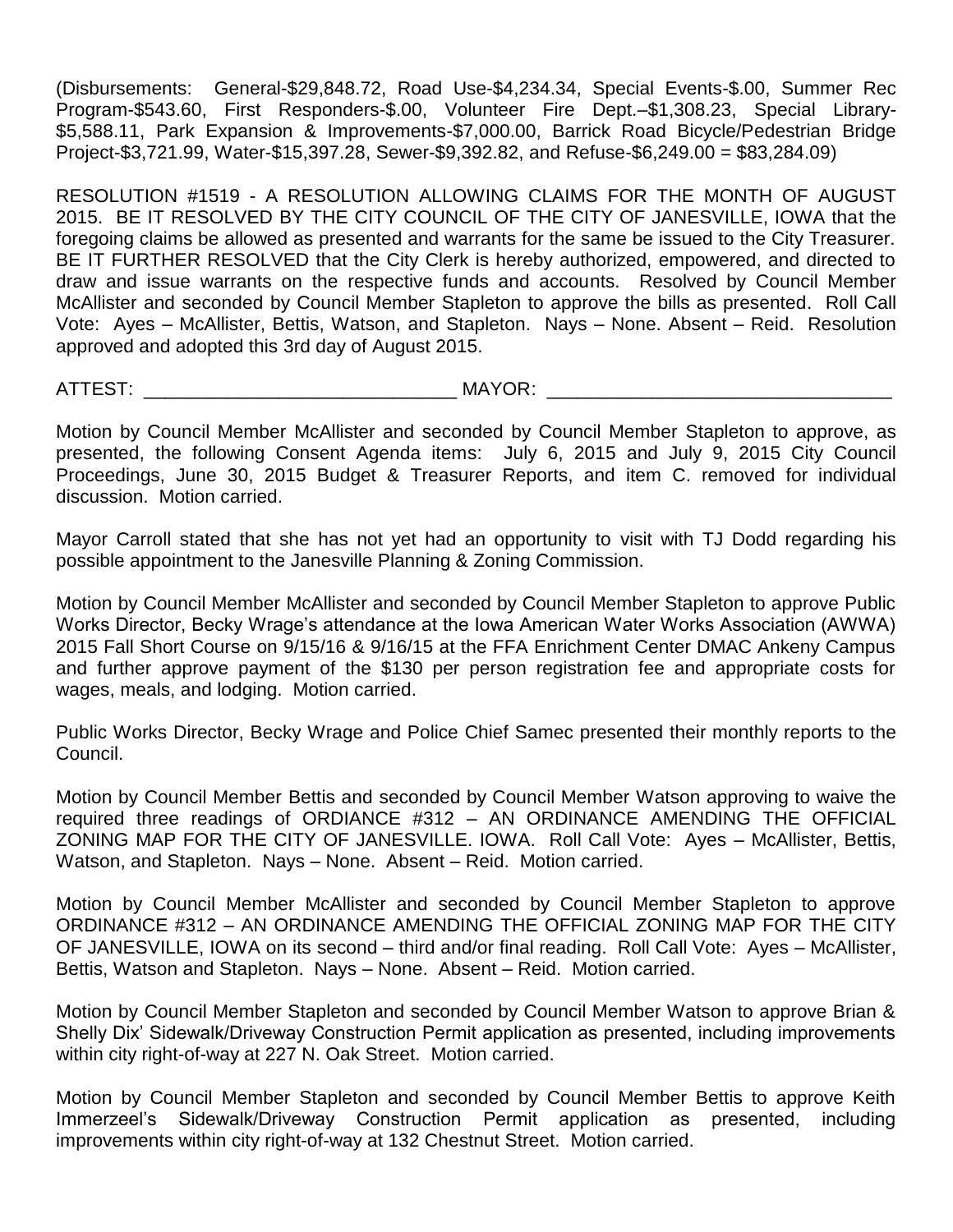Jim Atty, Waverly Health Center CEO, requested financial assistance from the city for \$40,000 of estimated additional costs for a lift station, force main, additional insulation requirements and low voltage writing that were not a part of their original plans for the Janesville Clinic. The City, unfortunately at this time, doesn't have any building incentives in place nor any excess funds readily available to assist the Clinic. This is largely due to the city's current plans for separate water and sewer (lift station) maintenance and improvement projects with an estimated total cost of approximately \$1.5 million. The Council expressed their appreciation to Mr. Atty and the Waverly Health Center for their decision to build a clinic in Janesville. The Council further expressed their desire to be a good neighbor and stated their willingness to explore possible options to assist in reducing costs for the Clinic.

Motion by Council Member McAllister and seconded by Council Member Stapleton to reiterate the following with regard to the State Bank's Parcel "G": Any future development of the property currently known as Parcel "G" whereas any potential land locking situation must be resolved within the property currently known as Parcel "G" before the plans are reviewed and considered for approval. Further, the city would like a preliminary/comprehensive plan from the State Bank regarding their proposed plans for further development of said property. Motion carried.

The Council reviewed and discussed the Water & Sewer Financial Analysis as prepared by Maggie Burger with Speer Financial. This analysis was prepared based on the estimated costs for the proposed Water & Sewer (Lift Station) Maintenance and Improvement Projects, including the anticipated continuation with Central Iowa Water Association for the city's main water source.

Motion by Council Member McAllister and seconded by Council Member Stapleton directing the City Attorney to prepare an amendment to the city ordinance that includes a 35% increase in the water rates and a 20% increase in sewer service charges and further stating that these rates will again be evaluated before the end of FY15/16. Motion carried.

Motion by Council Member Watson and seconded by Council Member McAllister to approve payment to Peterson Contractors, Inc. for their Pay Estimate #11 totaling \$3,721.99 with regard to the Barrick Road Bicycle/Pedestrian Bridge Project. Motion carried.

City Attorney, Gary Boveia, stated he will arrange a meeting with Attorney Augustine, Jim Sands, Attorney Sweet, John Rigler with State Bank, Mayor Carroll, and Council Member McAllister to discuss the Proposed Sands 3<sup>rd</sup> Addition, Remaining Real Estate Owned by the state Bank and a Lift Station Cost Share Agreement.

Motion by Council Member McAllister and seconded by Council Member Watson to approve I Wireless' plans, as filed, to upgrade their Antenna Facilities – Site Number: IAL-0090 Dated May 6, 2015. Motion carried.

Motion by Council Member Watson and seconded by Council Member Stapleton to approve Windstream's plans, as filed, to place underground telephone cables and associated pedestals or equipment. Motion carried.

The city's current contract with Black Hawk Waste Disposal for refuse and recycling collection expires on December 31, 2015.

Motion by Council Member McAllister and seconded by Council Member Watson approving to solicit and accept bids for curbside refuse and recycling collection and further, to review and consider the bids at the regularly scheduled October 5, 2015 Council Meeting. Motion carried.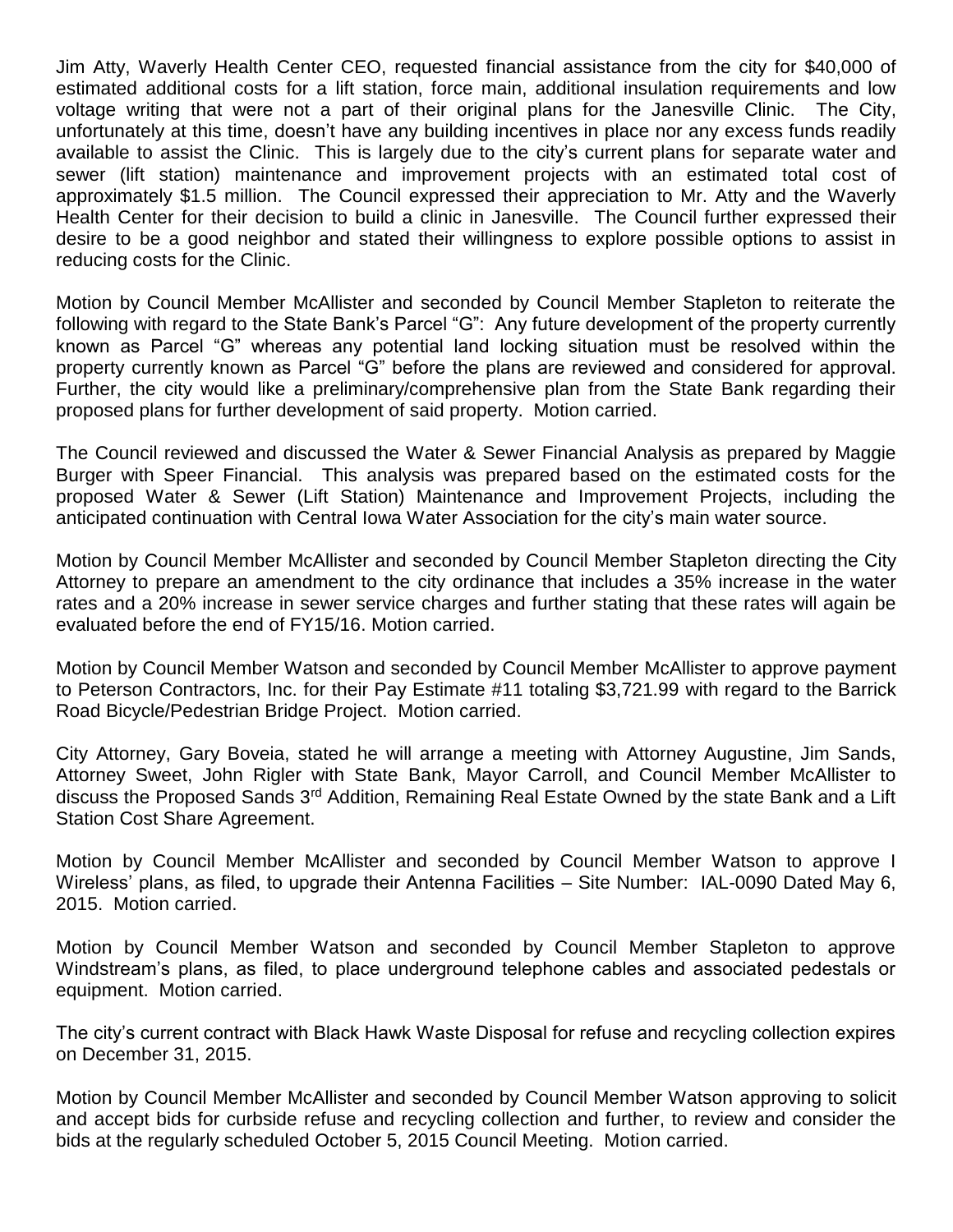The Council reviewed and considered the following bid proposals for the Water Tower Maintenance and Improvement Project: 1. Maguire Iron, Inc. - \$59,499. 2. Central Tank Coatings, Inc. - \$68,500. 3. Seven Brothers Painting, Inc. - \$288,500.

Motion by Council Member McAllister and seconded by Council Member Watson to approve and accept the low bid proposal of \$59,499 from McGuire Iron, Inc. and further, to authorize the signing of a contract for said water tower maintenance and improvements with McGuire Iron, Inc. Roll Call Vote: Ayes – McAllister, Bettis, Watson and Stapleton. Nays – None. Absent – Reid. Motion carried.

Motion by Council Member Watson and seconded by Council Member Stapleton approving to table action on Waverly Communication Utility's plans to place underground fiber cable within the city's right-of-way until the complete plans have been filed with the City Clerk. Motion carried.

Resolved by Council Member McAllister and seconded by Council Member Watson to approve RESOLUTION #1518 – A RESOLUTION COVERING ADDITIONAL STREET LIGHTS. The City requests Mid American Energy to install additional overhead streetlights on existing poles near 907 Sycamore Street and 1007 Sycamore Street. Roll Call Vote: Ayes – McAllister, Bettis, Watson, and Stapleton. Nays – None. Absent – Reid. Resolution approved and adopted this  $3<sup>rd</sup>$  day of August 2015.

ATTEST: THE MAYOR: THE MAYOR:

The Council will further review the possible installation of overhead streetlights on Wildcat Way.

Resolved by Council Member Watson and seconded by Council Member McAllister to approve RESOLUTION #1520 – A STATEMENT OF POLICY ON PERSONNEL AND PROCEDURE FOR THE CITY OF JANESVILLE, IOWA for the period of July 1, 2015 – June 30, 2016. Roll Call Vote Ayes – McAllister, Bettis, Watson, and Stapleton. Nays – None. Absent – Reid. Resolution approved and adopted this 3<sup>rd</sup> day of August 2015.

ATTEST: \_\_\_\_\_\_\_\_\_\_\_\_\_\_\_\_\_\_\_\_\_\_\_\_\_\_\_\_\_\_ MAYOR: \_\_\_\_\_\_\_\_\_\_\_\_\_\_\_\_\_\_\_\_\_\_\_\_\_\_\_\_\_\_\_\_\_

Resolved by Council Member Watson and seconded by Council Member McAllister to approve RESOLUTION #1521 – A RESOLUTION SETTING SALARIES FOR EMPLOYEES OF THE CITY OF JANESVILLE, IOWA FOR FISCAL YEAR 2015/16. Roll Call Vote: Ayes – McAllister, Bettis, Watson, and Stapleton. Nays – None. Absent – Reid. Resolution approved and adopted this  $3<sup>rd</sup>$ day of August 2015.

ATTEST: \_\_\_\_\_\_\_\_\_\_\_\_\_\_\_\_\_\_\_\_\_\_\_\_\_\_\_\_\_\_ MAYOR: \_\_\_\_\_\_\_\_\_\_\_\_\_\_\_\_\_\_\_\_\_\_\_\_\_\_\_\_\_\_\_\_\_

The City Clerk sent a revised Deputy City Clerk "Help Wanted" advertisement to the Waverly Newspapers for publication on Thursday, August 6th and Tuesday, August 11th. It will also be placed in the Waverly Shopper, the online version of the Waverly Newspaper and on the city's website. The application deadline is August 21, 2015 or until position filled.

Motion by Council Member Watson and seconded by Council Member Stapleton to approve the purchase of two Expression Swings (complete set and other swing only) for Paul's Park and the Barrick Road City Park at an approximate cost of \$3,000. Motion carried.

It was mentioned that the installation of the swings and the distribution of the new 64-gallon recycling totes would make good Eagle Scout Projects. Council Member McAllister will check with the Scouts